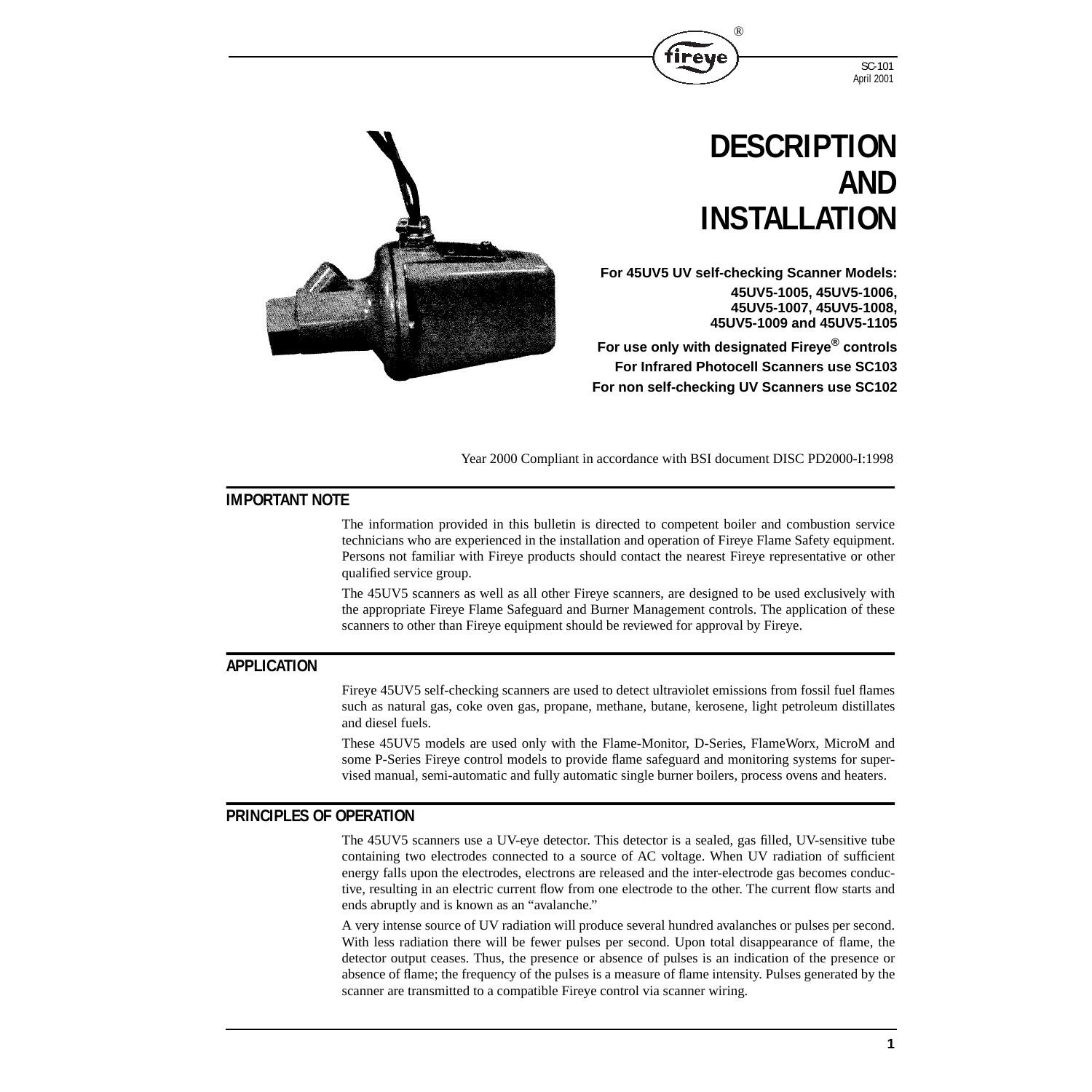## **FEATURES**

The components are contained in a cast aluminum housing sealed with an oil-resistant gasket. The quartz lens is a planoconvex design, resulting in increased sensitivity. Also included in the scanner is an electromagnetic shutter that permits a self-checking circuit to verify that the scanner and signal circuits are producing valid flame presence or absence information. During the shutter closed period, the detector's optical path is blocked from flame radiation, allowing the amplifier control to verify the proper operation of the ultraviolet tube. While the shutter is open, flame presence or absence is detected. The resultant scanner output (while flame is detected) is a continuous, periodically interrupted, pulsed flame signal which is a prerequisite for energizing the associated Fireye control's Flame Relay.

**R** 

'irev

# **SPECIFICATIONS**

### **FIGURE 1.**



## **SPECIFICATIONS TABLE**

| MODEL NO.  | <b>THREAD</b><br>S | <b>NOMINAL SHUTTER</b><br><b>TOTAL CYCLE PERIOD</b> | VOLTAGE 50/60 HZ      |                | <b>TEMP. RANGE</b>                        |                                    | <b>USE ONLY WITH</b><br><b>CONTROL MODELS</b>                                         | <b>TERMINALS</b>         |                                 |
|------------|--------------------|-----------------------------------------------------|-----------------------|----------------|-------------------------------------------|------------------------------------|---------------------------------------------------------------------------------------|--------------------------|---------------------------------|
|            |                    |                                                     | SHUTTER (BLK)         | SIGNAL (RED)   | MAX.                                      | MIN.                               |                                                                                       | <b>SIGNAL</b>            | <b>SHUTTER</b>                  |
| 45UV5-1005 | $1"$ NPT           | Regulated by control                                | 17 VDC<br>(pulsating) | 560 VAC        | $200^\circ$ F<br>$(93^{\circ} \text{ C})$ | $-40^\circ$ F                      | 25RU8-4580<br>(- 40° C)  25SU5-4013/4113<br>$-4113T/4116T$<br>$-4116/4119$<br>$-4018$ | 12 & 13<br>All<br>Models | 14 & 15<br>All<br>Models        |
| 45UV5-1105 |                    | 1" BSP Regulated by control                         | 17 VDC                | 560VAC         | $200^\circ$ F<br>$(93^{\circ} \text{C})$  | $-40^\circ$ F<br>$(-40^{\circ} C)$ | Same as Above                                                                         | 12 & 13<br>All<br>Models | 14 & 15<br>All<br><b>Models</b> |
| 45UV5-1006 | $1"$ NPT           | 1.4 sec. closed<br>2.6 sec. open                    | <b>120 VAC</b>        | 560 VAC        | $140^\circ$ F<br>$60^{\circ}$ C           | $-40^\circ$ F<br>$(-40^{\circ} C)$ | D-Series<br>72DUVS1 Only                                                              | $S1-S2$                  | $L1-L2$                         |
|            |                    | .4 sec. closed<br>3.6 sec. open                     | 230 VAC               | 560 VAC        | $140^\circ$ F<br>$60^{\circ}$ C           | $-40^{\circ}$ F<br>(- 40° C)       | See note 1                                                                            | $S1-S2$<br>See note 3    | $L1-L2$                         |
| 45UV5-1008 | 1" BSP             | .4 sec. closed<br>3.6 sec. open                     | <b>120 VAC</b>        | <b>560 VAC</b> | $140^\circ$ F<br>$60^{\circ}$ C           | $-40^\circ$ F<br>(- 40° C).        | See note 1                                                                            | $S1-S2$<br>See note 3    | $L1-L2$                         |
| 45UV5-1009 | 1" NPT             | .4 sec. closed<br>3.6 sec. open                     | <b>120VAC</b>         | 560VAC         | $140^\circ$ F<br>$60^{\circ}$ C           | $-40^\circ$ F<br>$(-40^{\circ} C)$ | See note 1                                                                            | $S1-S2$<br>See note 3    | $L1-L2$                         |

*NOTE 1: Flame-Monitor, EUVS4; D-Series, 72DUVS1T, 72DUVS4; MicroM, MEUVS1, MEUVS4; FlameWorx; MBUVS-301D, MBUVS-311D.*

*NOTE 2: Models 1006, 1007, 1008 and 1009 have shutter drive circuitry within the scanner. Models 1005 and 1105 have shutter drive circuitry in compatible control.*

*NOTE 3: When using FlameWorx modules, MBUVS-301D and MBUV-311D, refer to bulletin FWX-1001 for proper wiring terminals.*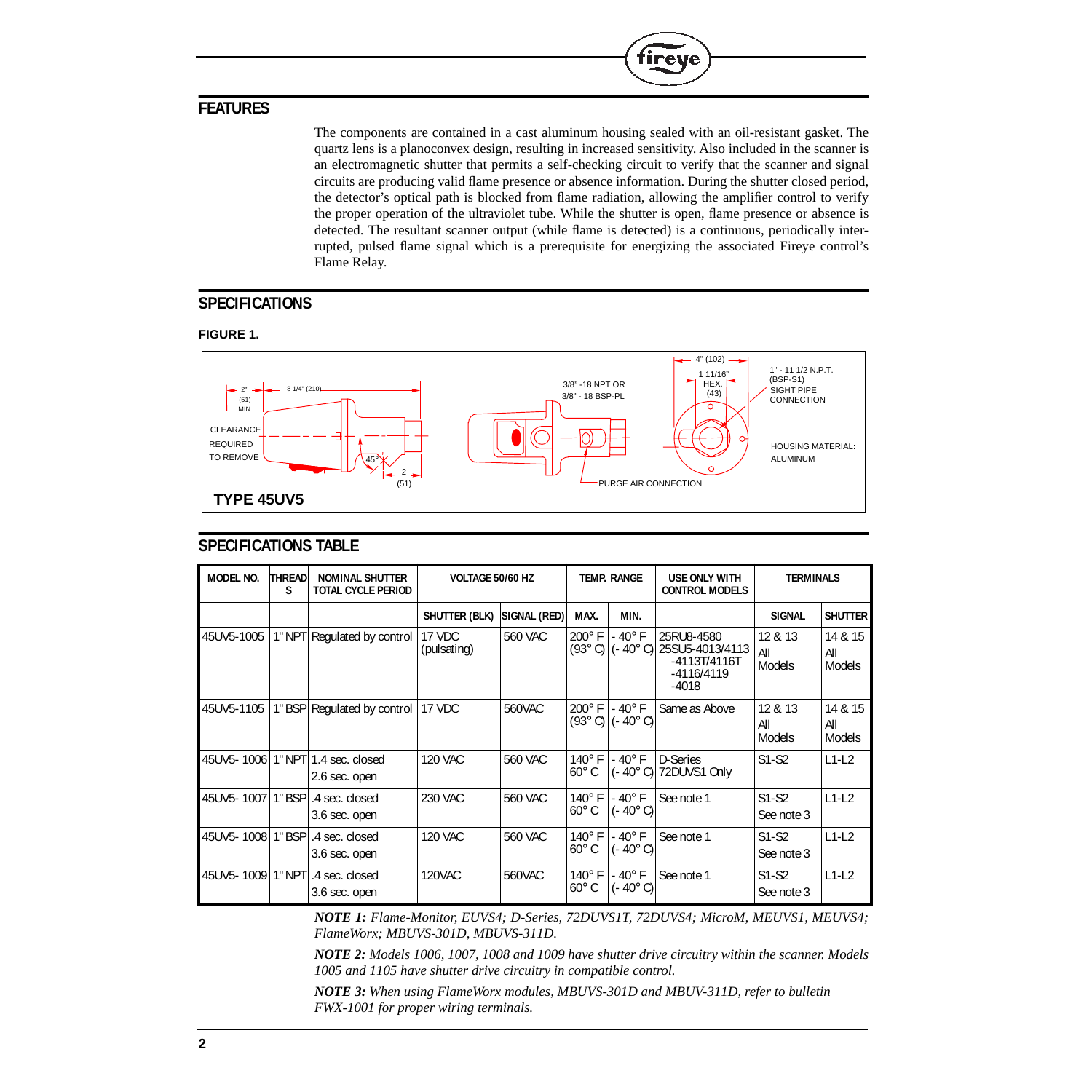**Housing Material:** Cast aluminum

**Weight:** 7 lbs. (3.2 kg)

**Housing Dimensions:** See Fig. 1

**Purge Air:** 4 SCFM (113L/min) at 3/8 inch threaded housing inlet or 4 SCFM at 1 inch wye fitting in scanner sight pipe. Temperatures near the upper limit of the scanner operating range and/or use with dirty duels may require up to 15 SCFM (425 L/min.).

®

**Optical Range**: 2200 to 2600 angstroms. No response to infrared radiation or visible light.

**Optical Field of View:** 1 inch per foot (25.4mm/305mm)

**Operating Range:** 72 inches (1830mm) or less.

## **INSTALLATION**

The best scanner sighting results are obtained when the scanner is aimed so that its line of sight intersects the burner center line at a slight angle, as shown in Figure 2. The area of maximum ultraviolet radiation is near the base of the flame envelope. When only one scanner is used per burner, the intersection should be made so the line of sight or viewing angle can also see the pilot flame. Consideration must be given to burner secondary air rotation (some burners have clockwise air rotation and others counter-clockwise). Figure 3 illustrates how scanner location is influenced by the pilot positions and secondary air circulation. Physical obstructions such as air register blades should not fall in the line of sight of the scanner.

#### **FIGURE 2.**



- **1.** AN ACCEPTABLE SCANNER LOCATION MUST ENSURE THE FOLLOWING:
	- Reliable pilot flame detection.
	- Reliable main flame detection.
	- Rejection of pilot flame too short or in the wrong position to ignite the main flame reliably, thus prohibiting main fuel admission.

*NOTE: Reliable signals must be obtained at all air flows and furnace loads (ranges of fuel firing).*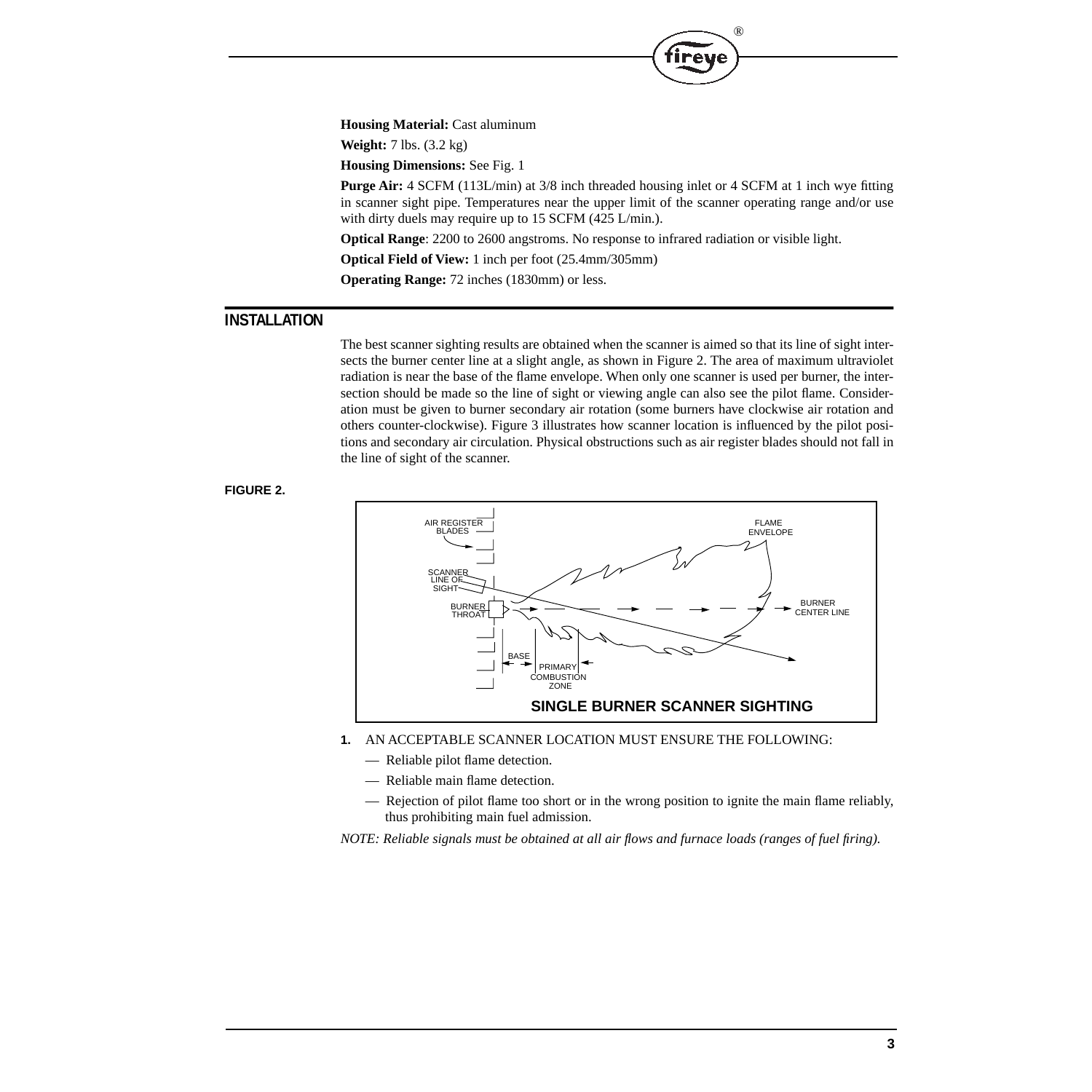

- **2.** If combustion air enters the furnace with a rotational movement of sufficient velocity to deflect pilot flame in direction of rotation, position the scanner 0 to 30 degrees downstream of the pilot burner and close to the periphery of the throat where the ultraviolet radiation is at a maximum. (See Figures 2 and 3).
- **3.** Having determined an appropriate location for the sight tube, cut a clearance hole for a 2 inch pipe through the burner plate. If register vanes interfere with the desired line of sight, the interfering vane(s) should be trimmed to assure an unobstructed viewing path at all firing levels, see Figure 4.
- **4.** Mount scanner sight pipe by either:
	- Centering a Fireye No. 60-1664-3 (NPT) or 60-1664-4 (BSP) swivel mount over the hole and installing the sight pipe on the swivel mount,

**or**

— Inserting the end of the sight pipe into the hole, aligning the pipe to the desired viewing angle and tack welding. (Welding must be adequate to temporarily support the weight of the installed scanner). The sight pipe should be arranged to slant downward so that the dirt and dust will not collect in it.

| FLAME MUST COMPLETELY COVER SIGHT OPENING |          |                 |  |
|-------------------------------------------|----------|-----------------|--|
|                                           |          |                 |  |
| NOT THIS                                  | NOT THIS | <b>BUT THIS</b> |  |

- **5.** When a satisfactory sighting position has been confirmed by operational test, (see section on alignment), the sight pipe should either be firmly welded in place or, if the swivel mount is used, the base position should be secured by tightening the three hex head cap screw located on the swivel mount ring. In certain older style swivel mounts, tack welding may be required.
- **6.** Excessive flame signal can affect flame discrimination and prevent the control connected to the scanner from performing properly. To reduce the signal level of the tube, or improve flame discrimination, orifices may be installed to decrease the scanner's field of view and reduce its sensitivity. Installation of the orifice disk is shown in Figure 6.
- **7.** The scanner viewing window must be kept free of contaminants (oil, smoke, soot, dirt) and the scanner temperature must not exceed its maximum rating. Both requirements will be satisfied by continuous injection of purge air.

The scanner mounting may be made with provision for purge air through the 3/8" opening as shown in Figure 5, Item A or C, or through a 1" tee/wye connection as shown in Figure 5, Item B. Normally only one of the two connections is provided with purge air and the other is plugged. When a Fireye union is used as shown in Figure 5, the 1" tee/wye connection is used for the purge air (plug 3/8" opening).

## **FIGURE 4.**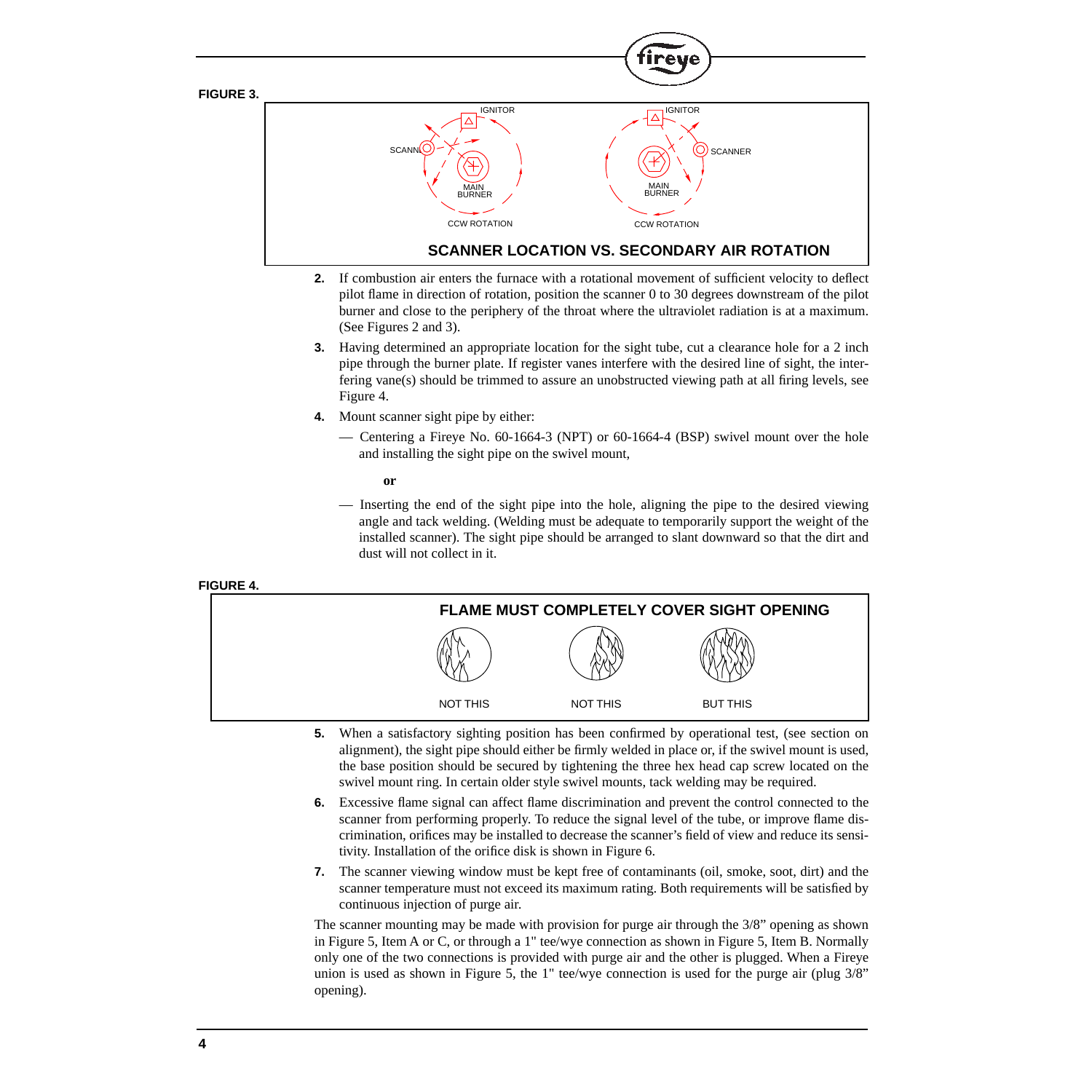

Under normal temperature conditions, with clean burning fuels and moderate ambient temperature conditions, purge air flow of approximately 4 SCFM (113 L/min) is generally adequate. A 0.1 psig positive pressure difference between the atmosphere and boiler pressure measured at right angle to the purge air flow, should result in a purge air flow of 4 SCFM. Up to 15 SCFM (425 L/min) may be required for fuels that may produce high levels of smoke of soot or for hot environments to maintain scanner internal temperature within specifications.

*NOTE: The maximum viewing field of the lens is one inch per foot. Do not use more than one foot of one inch sight pipe. Increase sight pipe diameter one inch for every additional foot of sight pipe length used, to avoid restricting the scanner's field of view. Temperature in the scanner housing should not exceed those temperature limits listed in the specifications. Excessive temperatures will shorten scanner life.*





## **SCANNER WIRING**

All FIREYE controls are protected against short-circuited scanner input terminals. Following recommendations apply for scanner-control wiring: The following recommendations apply for scanner control wiring:

- **•** Keep scanner wiring as short as possible.
- Use wires rated for scanner voltage and its ambient conditions (temperature, humidity, oil resistant, flame retardant, etc.)
- **•** Do not run scanner wires in the same conduit as other electrical wires.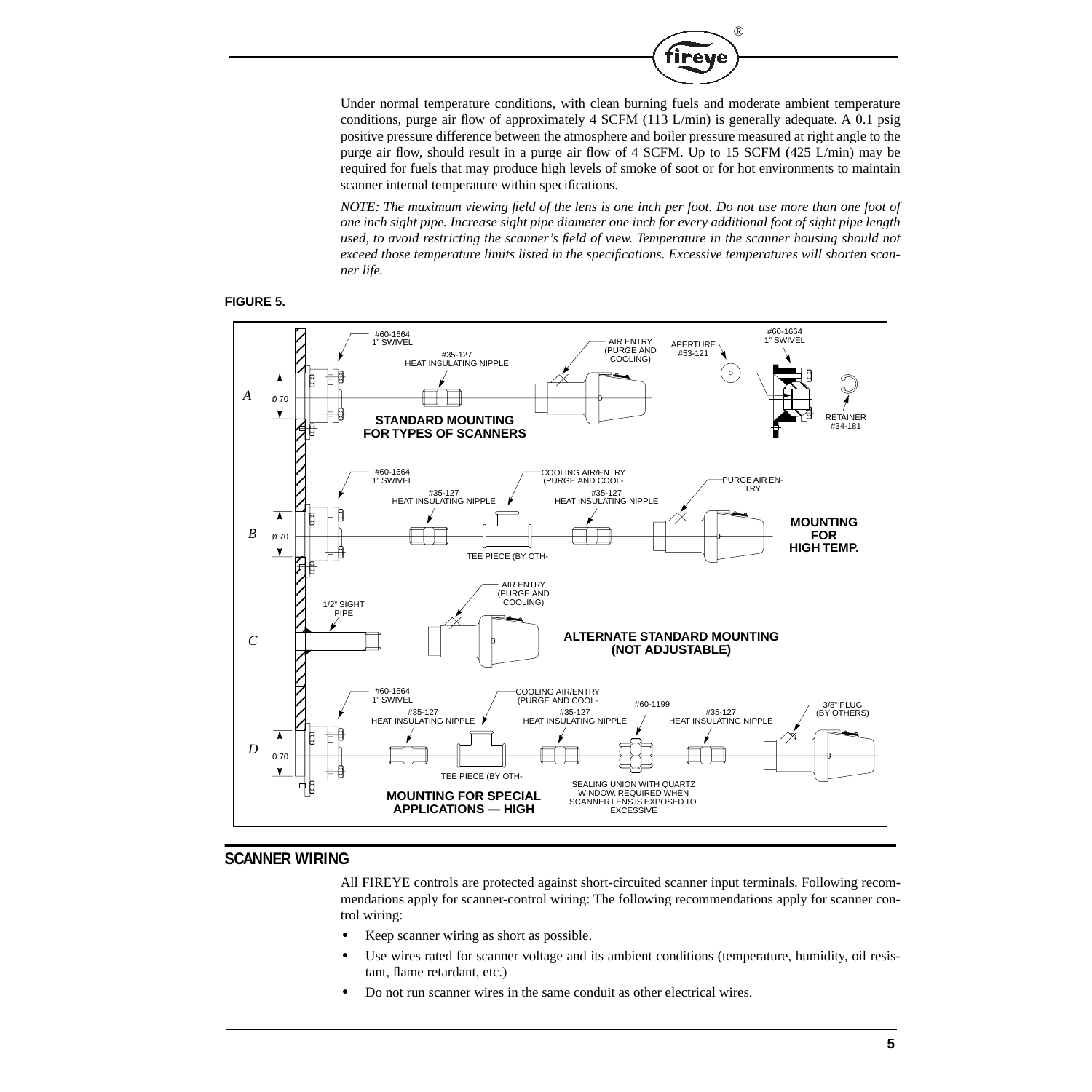- **•** Avoid wire loops and poor groundings.
- **•** Keep high voltage ignition wires well away from scanner wires.

The 45UV5 self-check scanner has four 6 foot (1800mm) leads:

#### **45UV5-1005 & 1105:**

Two black leads which power the shutter from the associated control and two red leads which drive the UV tube and carry the flame signal to the control amplifier.

 $^{\circledR}$ 



#### **45UV5-1006, 1007, 1008 & 1009:**

Two black leads which power the shutter via L1 & L2 and two red leads which drive the UV tube and carry the flame signal to S1 & S2 on the control.

If it is necessary to extend the scanner wiring, the following instructions apply:

Scanner wires should be installed.in a separate conduit. The wires from several scanners may be installed in a common conduit.

#### **45UV5-1006, 1007, 1008, 1009.**

- **1.** Selection of wire
	- Use #14, 16, or 18 wire with 75 C, 600 volt insulation for up to 100 foot distances (signal loss approximately 20% at 100 feet).
	- Asbestos insulated wire should be avoided.
	- Multiconductor cable is not recommended without prior factory approval.
	- **Extended Scanner Wiring.** For extended scanner wiring up to 1500 feet, and for shorter lengths to reduce signal loss, use a shielded wire (Belden 8254-RG62U) coaxial cable, or equal **for each red wire** of the 45UV5. The ends of the shielding must be taped individually on both ends and not grounded.

For multiple burner installations:

- **2.** Distances are decreased when more than one set of scanner leads are installed in a common conduit. For example, the maximum distance for 2 scanners is 750 feet and for 3 or more scanners the distance decreases to 500 feet.
- **3.** High voltage ignition wiring should not be installed in the same conduit with flame detector wires.



### Λ

#### **WARNING: DO NOT CONNECT 45UV5 SCANNERS IN PARALLEL**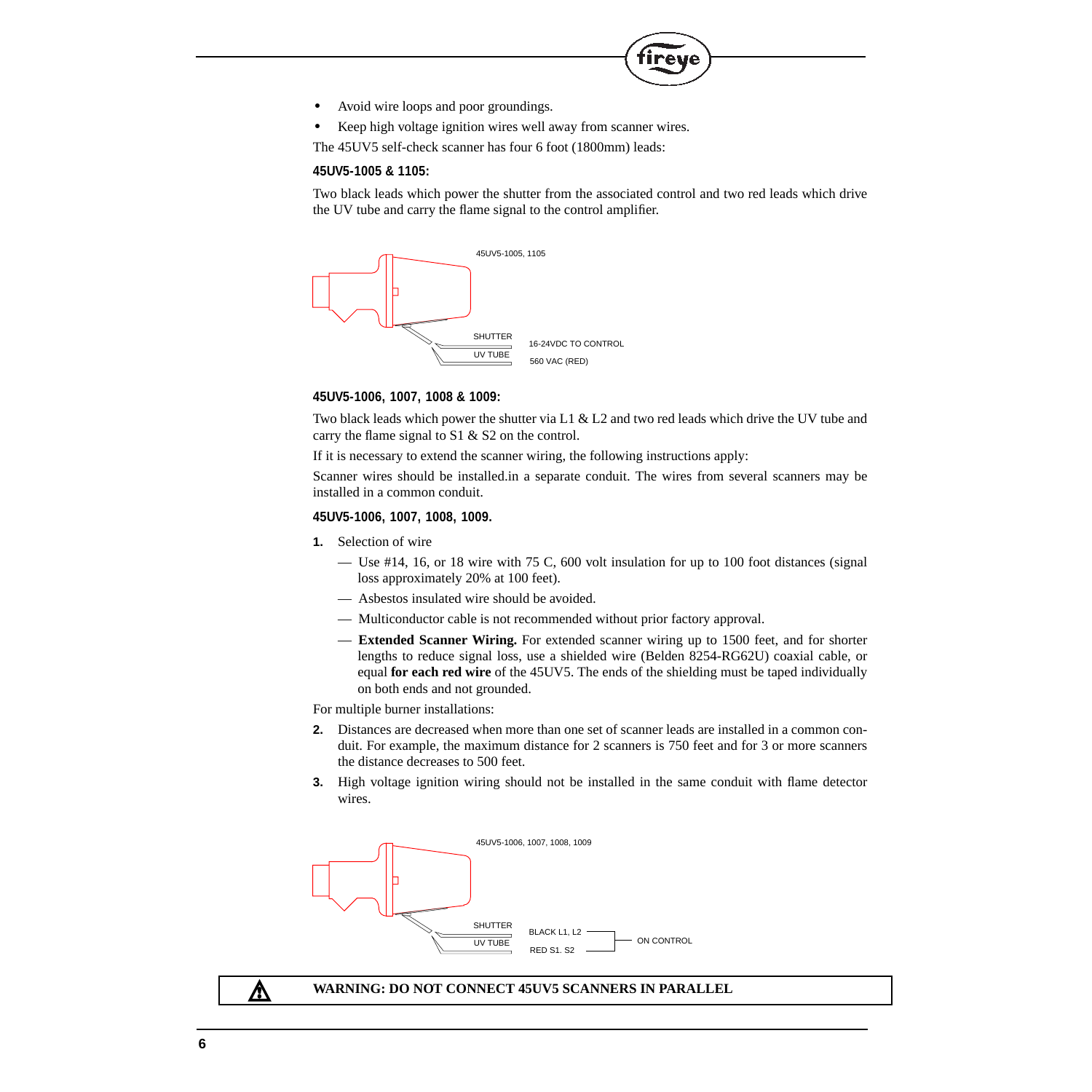

#### **45UV5-1005, 1105**

- **1.** Up to 25 foot conduit run.
	- Use #18 AWG or heavier, 600V 90C minimum rated wire, installed in conduit.
- **2.** Over 25 to 300 feet maximum:
	- Use #18 AWG or heavier, 600v, 75C rated wire for the two black leads (shutter).
	- **Extended Scanner Wiring.** For extended scanner wiring up to 1500 feet, and for shorter lengths to reduce signal loss, use a shielded wire (Belden 8254-RG62U) coaxial cable, or equal **for each red wire** of the 45UV5. The ends of the shielding must be taped individually on both ends and not grounded.

For multiple burner installations:

- **3.** Distances are decreased when more than one set of scanner leads are installed in a common conduit. For example, the maximum distance for 2 scanners is 750 feet and for 3 or more scanners the distance decreases to 500 feet.
- **4.** High voltage ignition wiring should not be installed in the same conduit with flame detector wires.

## **ALIGNMENT AND ADJUSTMENTS**

The following procedures are recommended to ensure optimum flame detection and discrimination. Flame discrimination is the ability to see only one burner or one pilot with other burners or pilots operating nearby. These procedures should be used whenever parts are replaced, when the scanner has been moved, when the flame shape is altered (additional fuels, new burners, burner/register modifications) as well as on all new installations.

#### **Pilot Flame Scanner**

- **1.** Apply power to scanner and associated control.
- **2.** Start pilot.
- **3.** Adjust scanner sighting to detect pilot flame in the manner shown in Figure 4.
- **4.** When flame is properly sighted, the flame signal should correspond to the acceptable ranges indicated in the appropriate bulletin for each compatible FIREYE control. If readings fluctuate widely, readjust scanner sighting until highest, steadiest reading is obtained.
- **5.** When the proper signal reading has been obtained, make sure that the scanner and the associated control do not respond to the ignition spark. This is accomplished by cutting off the fuel to the pilot and attempting to start the pilot using the spark igniter. If the system responds to the spark, the sighting should be realigned.

#### **Main Flame Scanner**

- **1.** Apply power to scanner and associated control.
- **2.** Start pilot.
- **3.** Adjust scanner sighting so that ignition spark and pilot flame are not detected. Test should be conducted with maximum pilot flame and with both minimum and maximum airflow.
- **4.** Start main burner.
- **5.** Adjust scanner sighting to detect main burner flame. When sighting is correct (see above), the signal should be read in the acceptable range for the control in use, without extreme fluctuations
- **6.** When proper signal is established, manually close off the main burner fuel supply. When burner flame becomes unstable or is extinguished, the control should register a "flame failure" condition.
- **7.** Start an adjacent burner and vary its firing rate under normal airflow conditions. Make certain that the main flame scanner on the burner not in service does not respond to adjacent burner flame. Readjust sighting if necessary.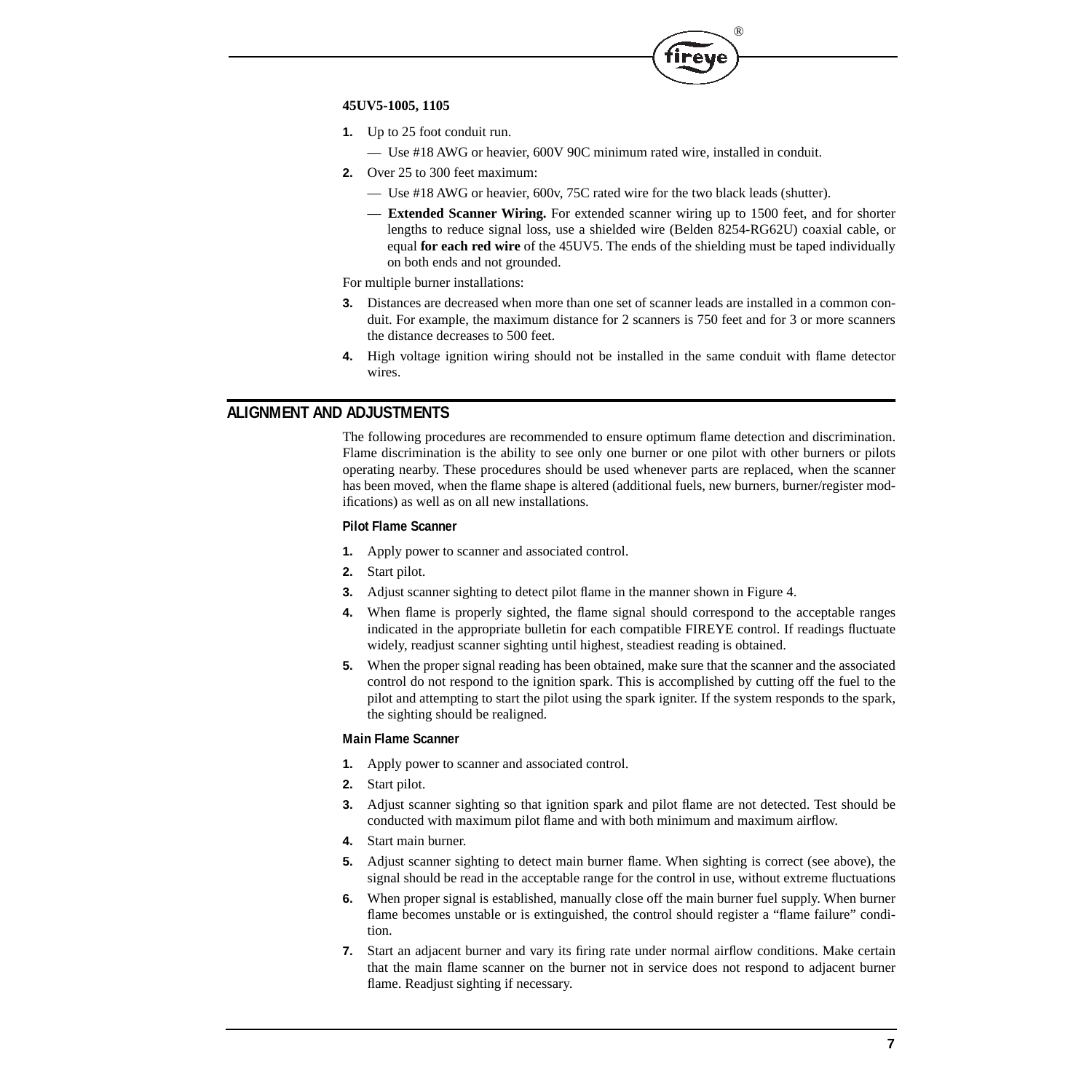

**CAUTION: Minimum pilot is the minimum flame required to satisfactorily ignite the main burner. Be sure to test for reliable signals under maximum airflow conditions when the pilot may be detected outside the line of sight. If this occurs, resighting is required.**

**R** 

#### **SWIVEL MOUNT**

The scanner swivel mount Part No. 60-1664-4 (BSP) 60-1664-3 (NPT) is used to adjust the scanner sighting angle after the scanner has been installed. The swivel mount is used as indicated the figures in this document.

### **Orifices**

The Orifice restricts the field of view (target area), reduces air flow, maintains air flow, maintain air block, and increases discrimination between flame and background radiation. The orifice is secured within the ball of a swivel mount with an orifice retainer or the orifice can be placed within a one inch union (not provided).

The scanner should ideally sight a target area of 4 to 25 square inches (25-150 cm2) of the flame front. The flame front is a plane within the combustion space separating the region of unburned fuel from the burning fuel.

*Note: There is an inverse relationship between discrimination and sensitivity.*

### **Heat Insulating Nipple**

The heat insulating nipple Part No. 35-127-3 (BSP); 35-127-1 (NPT) prevents heat transfer from the hot sight pipe to the scanner head.

#### **Sealing Union with Quartz Window**

The sealing union (60-1199) is used whenever a union or seal is required for scanner piping. The size is one inch US standard taper pipe thread (1" NPT). The sealing union has a quartz window to block off the scanner from the furnace pressure and heat. When the sealing union is used, the 1" tee/wye is used for the purge air inlet. Be sure the quartz window is properly seated to seal off the scanner. Do not overtighten union collar because damage to the window may result. For best results, hand tighten union collar.



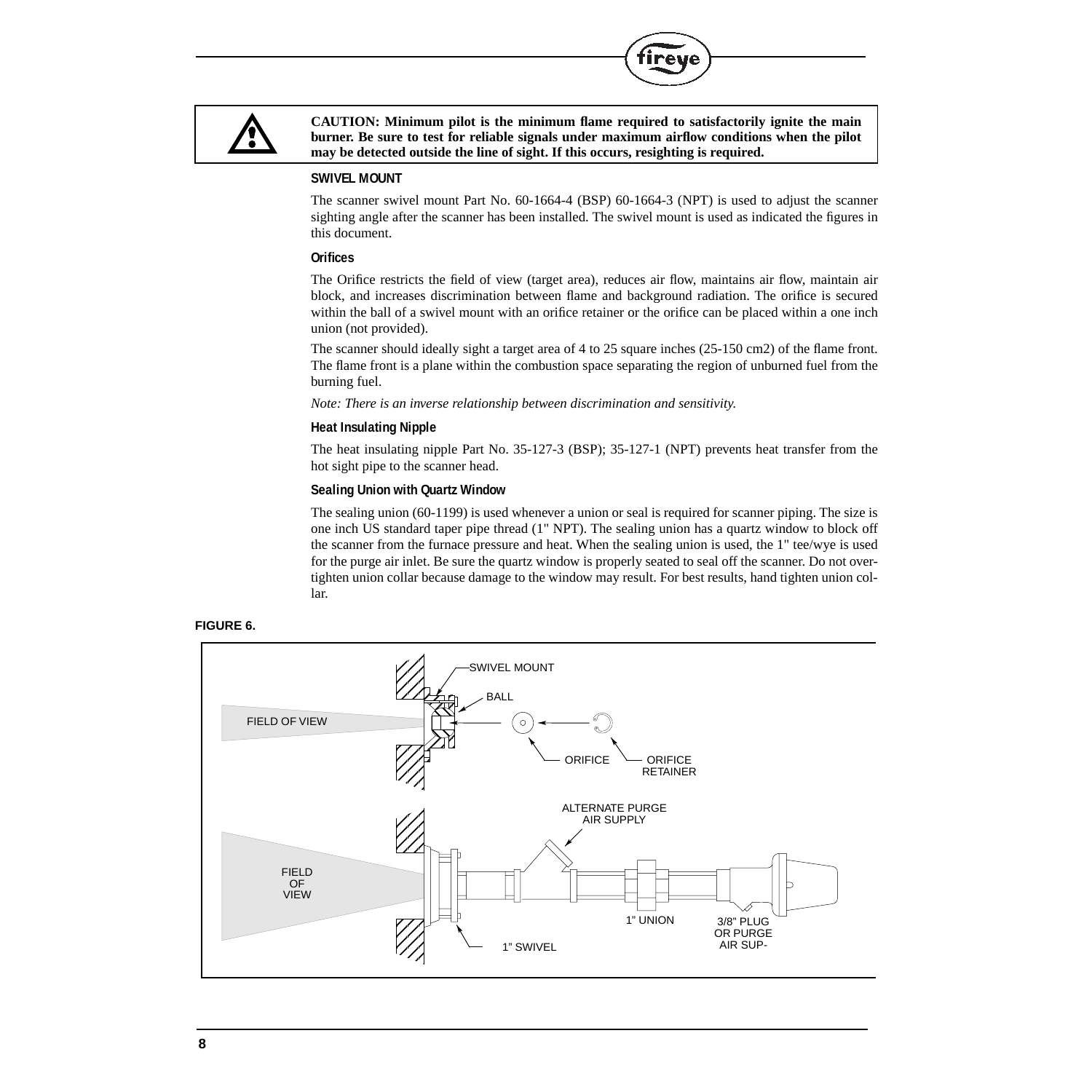## **MAINTENANCE**

**1.** The control and scanner should be powered at all times (except for repair, cleaning or replacement) to reduce any harmful effects of atmospheric humidity.

®

- **2.** The scanner and sight pipe must be kept clean to prevent overheating and assure optical qualities.
- **3.** When replacing or cleaning the UV tube, note the position of the tube pins. They are mounted on a rectangular base so that the tube can only be inserted into the socket with the electrodes broadside to the shutter window.



### **CAUTION: DISCONNECT OR SHUT OFF ELECTRIC POWER WHEN WORKING ON SCANNER.**

- **4.** Clean the quartz lens and tube with glass detergent or glass cleaning agents which contain no abrasives. After cleaning, remove all cleaning films with a soft lint-free cloth. (Some cleaning films may reduce or filter UV.)
- **5.** Use original FIREYE parts to maintain optimum operation.Recommended spare Parts

| <b>Part Number</b> | <b>Description</b>                    |
|--------------------|---------------------------------------|
| $4 - 314 - 1$      | UV Tube                               |
| 61-2913            | <b>Shutter Assembly with Lens</b>     |
| 29-248             | <b>Flange Gasket</b>                  |
| 82-95              | Lens Holder                           |
| 46-38              | Lens                                  |
| 61-3016            | Quartz window (Part of Union 60-1199) |
|                    |                                       |

FIREYE original equipment factory replacement parts are available at various sub-assembly levels.

## **TROUBLESHOOTING THE UV SELF-CHECKING SCANNER**

The UV self-checking scanner is a fail-safe device. If you are having a problem, make sure that you are supplying proper voltage to the scanner tube and shutter.

- The two red leads to the tube from the control should be approximately 560 VAC.
- The two black leads from the control to the shutter should be a pulsating 16-24 volt signal for the 45UV5-1005 and 45UV5-1105 or line voltage for other 45UV5 models. If A or B is a problem, replace the control or control amplifier. There are two failure modes of the UV self-check scanner.
- **1.** UV tube failure
- **2.** Shutter failure.

Either of these failures will prevent the burner from operating.

## **IF THE TUBE HAS FAILED**

- **1.** In a semi-automatic FIREYE control (70D40 or FlameWorx) the system will not start if the tube indicates flame when no flame is present. (Safe start check). Solution — replace UV tube only.
- **2.** In an automatic FIREYE control 70D10, 70D20, 70D30, FLAME-MONITOR and MicroM control, the control will lockout on safety (during the prepurge) if the tube indicates flame with no flame present (Safe start check) "False Flame Purge" shown on FLAME-MONITOR control. Solution — Replace UV tube only.
- **3.** In all systems if the scanner does not indicate the presence of flame (DC voltage on flame meter) with the scanner looking at the pilot flame or a source of ultra-violet radiation (lighter or propane torch) replace the UV tube.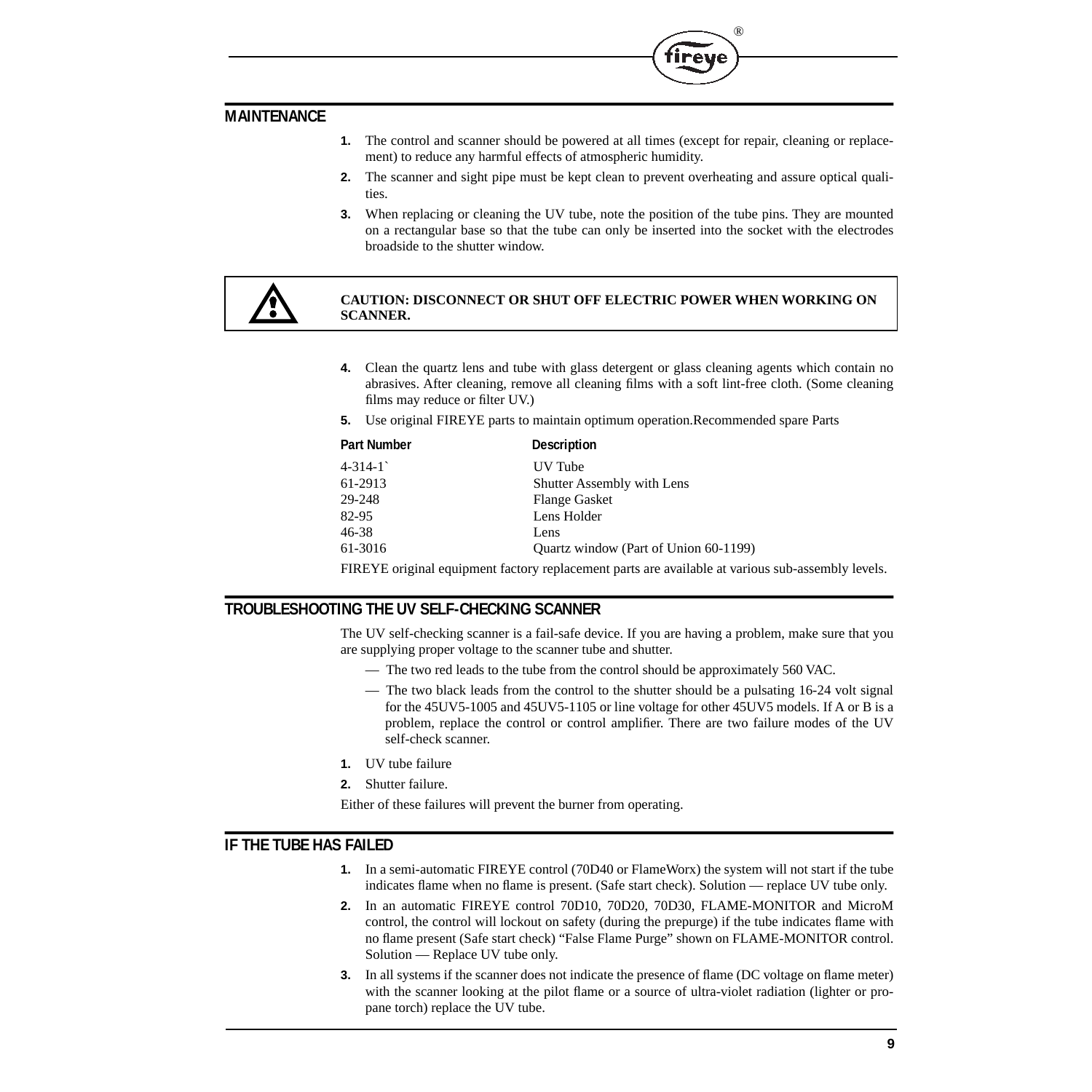# **IF THE SHUTTER HAS FAILED**

In all systems during the pilot trial-for-ignition period the system will shut down and lockout if the shutter has failed to close or open. Solution — save UV tube — replace scanner. Visual checks can be made to detect shutter malfunction.

 $^{\circledR}$ 

tirey

## **PART NUMBERS AND ACCESSORIES**

### **FIGURE 7.**



**FIGURE 8.**

# A. 3-314-1 в B. 61-2914 SHUTTER C. 61-3263 SHUTTER & LENS D. 29-248 GASKET D E. 82-95 LENS HOLDER F. 16-103 GROMMET G. 61-2275-2 LENS ASSEMBLY H. 46-38 QUARTZ SCANNER LENSF н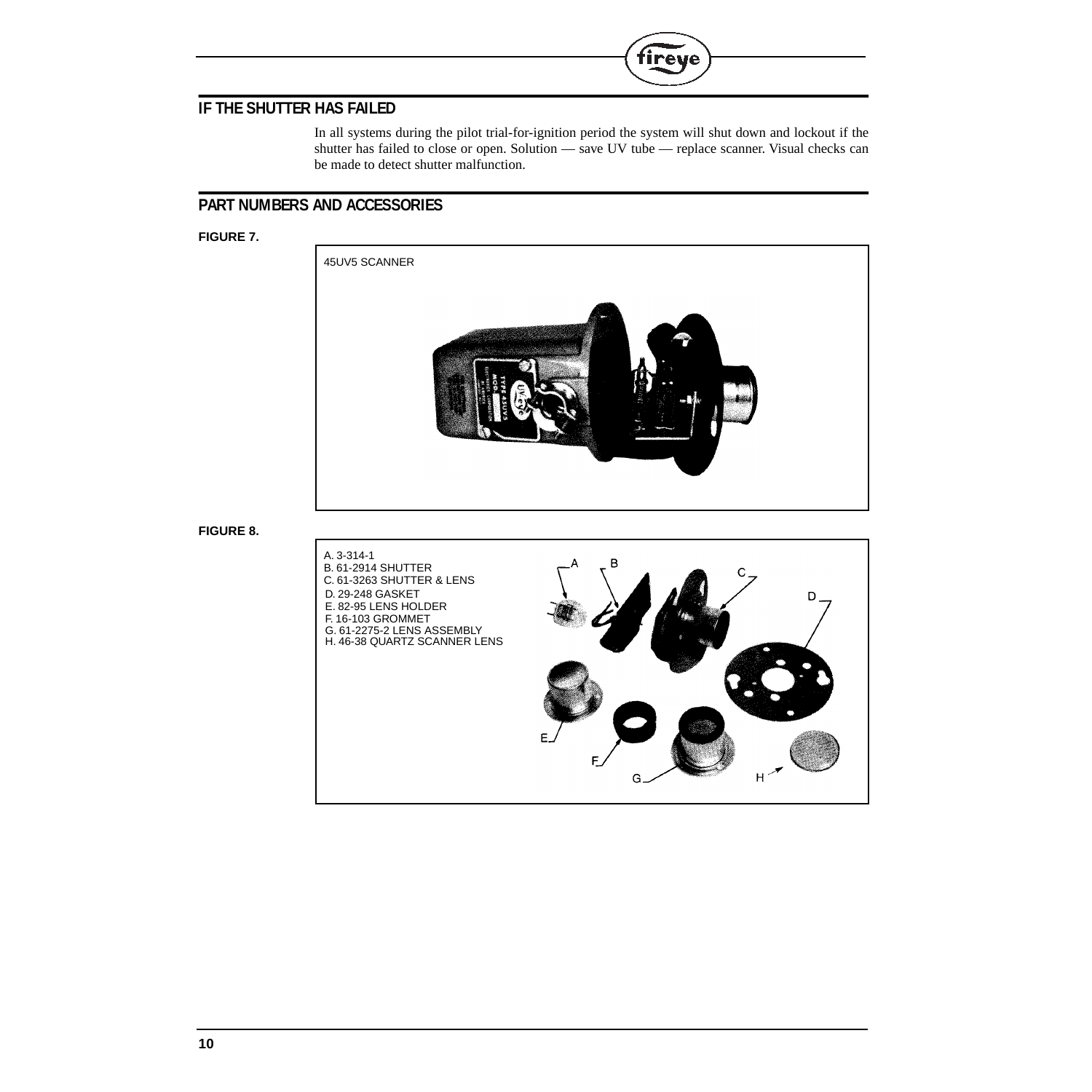



®

**FIGURE 10.**



# **ACCESSORIES**

| <b>FIGURE</b> | <b>PART</b><br><b>NUMBER</b> | <b>DESCRIPTION</b>     |
|---------------|------------------------------|------------------------|
| 9Α            | $52-121-2$                   | Orifice .062" Diameter |
| <b>9B</b>     | $53 - 121 - 3$               | Orifice .078" Diameter |
| 9C            | $53 - 121 - 4$               | Orifice .093" Diameter |
| 9D            | $53 - 121 - 5$               | Orifice .109" Diameter |
| 9E            | $53-121-6$                   | Orifice .125" Diameter |
| 9F            | $53-121-7$                   | Orifice .187" Diameter |
| 9G            | 53-121-8                     | Orifice .250" Diameter |
| 9H            | 53-121-9                     | Orifice 375" Diameter  |
| 91            | 53-121-10                    | Orifice .50" Diameter  |
| 11            | $35 - 200$                   | 1" Wye                 |
| 11            | $35 - 201$                   | 1" Close Nipple        |